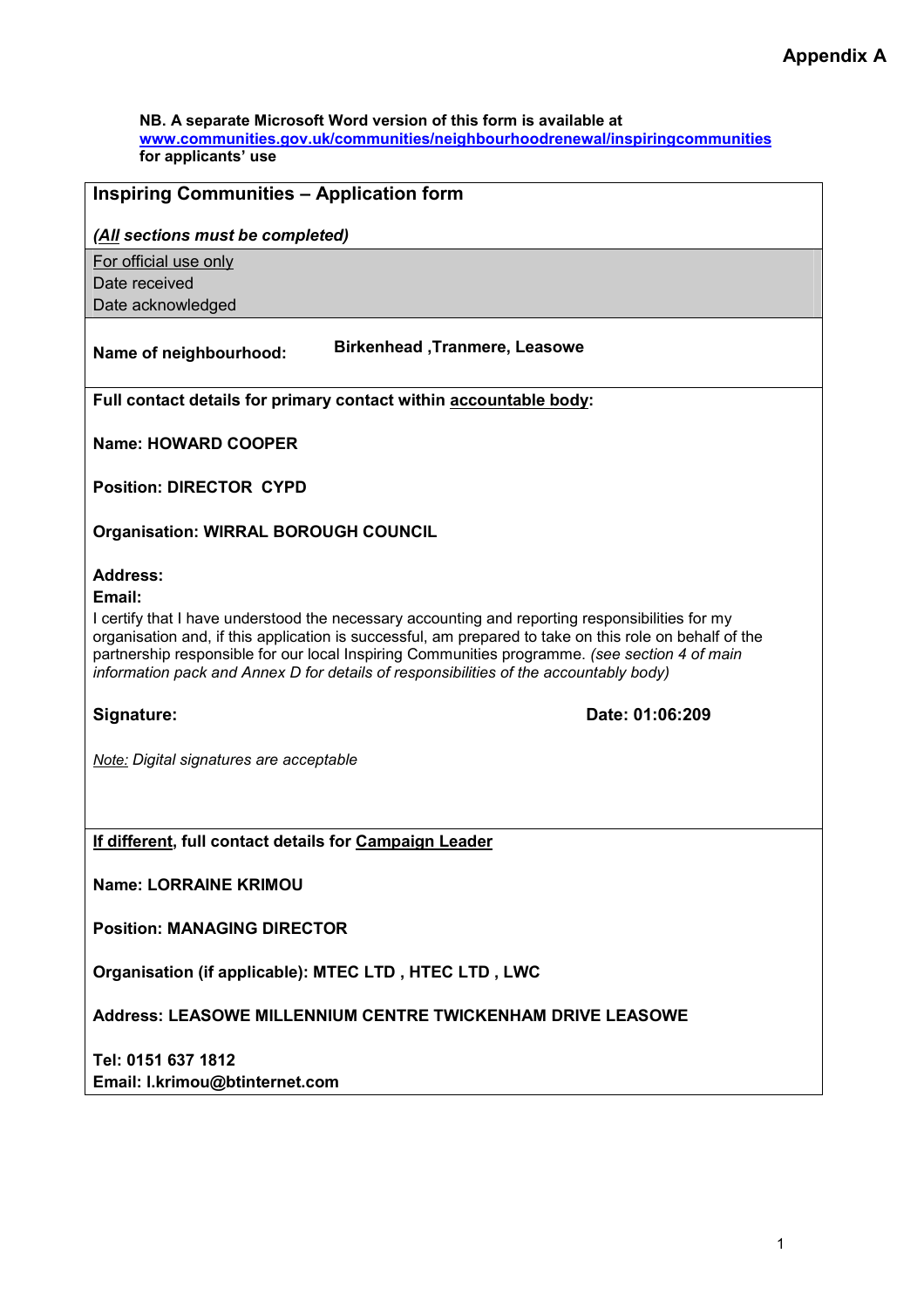# SECTION 1: CONTACT INFORMATION AND INITIAL ELIGIBILITY

# 1A: Local authority name: WIRRAL BOROUGH COUNCIL

Neighbourhood must be within one of the eligible local authority areas listed in section 4 in the main information pack.

# 1B: Neighbourhood definition and deprivation

Using the reference map for your local authority area (available at

http://www.communities.gov.uk/communities/neighbourhoodrenewal/inspiringcommunities), provide the Lower Super Output Area (LSOA) codes for the grouping of LSOAs which best fit the boundaries of your neighbourhood. (See Annex B 'Guidance on reference map' for more information.)

Also tick or cross to show whether each LSOA is shaded green. The green shading on the eligibility map indicates LSOAs in the most deprived 10 per cent in England on the 2007 Index of Multiple Deprivation. Neighbourhoods including one or more LSOA shaded green are eligible.

| <b>LSOA code</b> | Green? | <b>LSOA code</b> | Green? |
|------------------|--------|------------------|--------|
| E01007204A       |        | E01007124A       |        |
| E01007205A       |        | E01007125A       |        |
| E01007120A       |        | E01007132A       |        |
| E01007121A       |        |                  |        |
| E01007122A       |        |                  |        |
| E01007123A       |        |                  |        |

# 1C: Estimated neighbourhood population: 10,000

Neighbourhoods are expected to have approximately 5,000 – 10,000 residents

 $\overline{2}$  1D: Confirm your application is from a neighbourhood partnership including, as a minimum, the responsible local authority, a local secondary school and a third sector organisation, and which has an identified campaign leader

Later in this application form you will be asked to provide fuller details about the partnership.

I can confirm that there is a neighbourhood partnership that consists of Wirral Borough Council , Oldershaw Secondary School and the Affiliated Social Enterprises and Registered Charity, MTEC Ltd, HTEC Ltd and LWC ( Leasowe Women's Centre trading as Learning and Well-Being Centre)

 $\mathbb{Z}$ 1E: Confirm your partnership has, or is committed to prepare, a collectively-agreed description of the purpose, scope and structure of the partnership.

The partnership is prepared to commit to the above.

 $\mathbb Z$ 1F: Confirm that the accountable organisation has understood, is willing and has the capacity to take on the necessary accounting and reporting responsibilities See section 4 of the main information pack and Annex D for information about these responsibilities.

## 1G: Confirm the latest annual report and audited financial statements from the accountable organisation are attached to your application

This does not apply where the accountable body is a local authority. If audited financial statements are not available at the time of making this application, the accountable body must provide a statement, agreed with its auditor, explaining the situation.

Not applicable as accountable body is Local Authority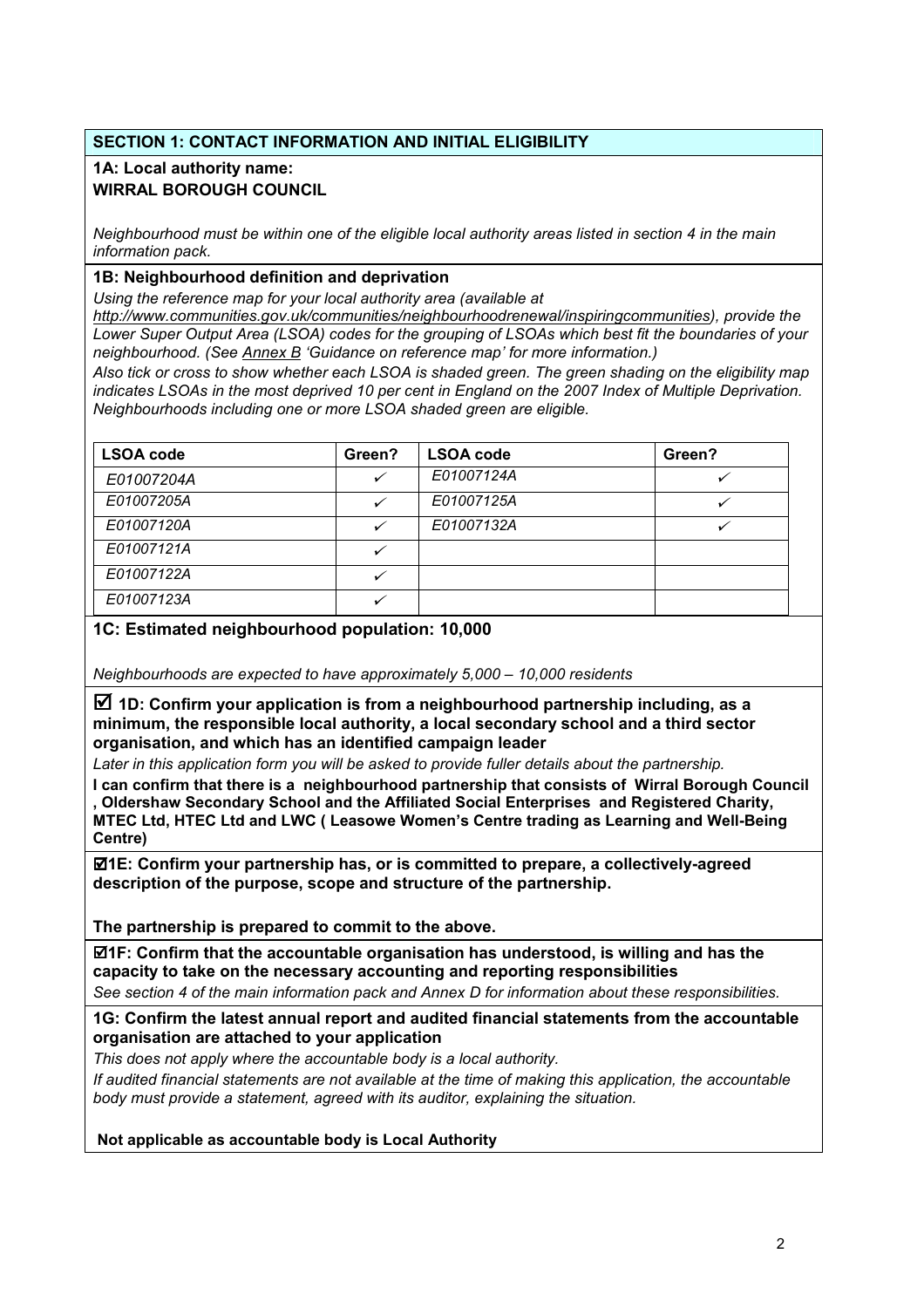# SECTION 2: PROGRAMME OF ACTIVITIES

#### 2A: Provide initial costed plans a programme of locally-developed activities

Using the table below, set out your initial costed proposals for the additional activities and opportunities that you would like to offer through the Inspiring Communities grant programme. This may include scaling-up or broadening of existing work.

Please refer to the information in section 5 under 'Funded programme of activities' in the main information pack, including budget information.

Propose activities that will contribute to the following four core aims:

- Broadening young people's horizons
- Providing advice and inspiration to young people
- Raising parents' own aspirations and self-confidence, so that they can support their children to take up opportunities and to make positive, informed choices
- Developing strong social networks in communities, raising community pride in young people and drawing out the talents of the community to support young people

Be realistic in your costings and consider which activities may offer best value for money.

| <b>Activity</b>                                                                                                                                                                                                            | <b>Estimated</b><br>cost (£k)<br>Yr <sub>1</sub> | Yr <sub>2</sub> | <b>Details</b><br>Which of the four core aims does the activity address<br>$\circ$<br>What activity involves<br>$\circ$<br>Who will lead in carrying out<br>$\circ$<br>How many people will benefit, and from which groups<br>$\circ$<br>Breakdown of cost for different elements of activity<br>$\circ$                                                                                                                                                                                                                                                                                                                                                                                                                                                                                                                                                                                                                                                                                                                                                                                                                                                                                                                                                                                                                                                                                                                                                                                                                                                                                                                                                                                                                                                                                                                                                                                                 |
|----------------------------------------------------------------------------------------------------------------------------------------------------------------------------------------------------------------------------|--------------------------------------------------|-----------------|----------------------------------------------------------------------------------------------------------------------------------------------------------------------------------------------------------------------------------------------------------------------------------------------------------------------------------------------------------------------------------------------------------------------------------------------------------------------------------------------------------------------------------------------------------------------------------------------------------------------------------------------------------------------------------------------------------------------------------------------------------------------------------------------------------------------------------------------------------------------------------------------------------------------------------------------------------------------------------------------------------------------------------------------------------------------------------------------------------------------------------------------------------------------------------------------------------------------------------------------------------------------------------------------------------------------------------------------------------------------------------------------------------------------------------------------------------------------------------------------------------------------------------------------------------------------------------------------------------------------------------------------------------------------------------------------------------------------------------------------------------------------------------------------------------------------------------------------------------------------------------------------------------|
| <b>Turn around</b><br>project<br><b>Delivered at</b><br>Leasowe<br><b>Millennium</b><br>Centre,<br>Leasowe<br>Oldershaw<br>School,<br>Wallasey<br><b>Holy Cross</b><br><b>Centre for</b><br>Young people<br><b>Bidston</b> |                                                  |                 | This project addresses all of the core aims.<br>All of the project activities (self awareness and personal(emotional<br>and physical) well -being, social awareness and social well being<br>and various vocational tasters) are all designed to re-focus the<br>young person to look beyond themselves, to discover their sense<br>of self and self worth through activities that promote conscious<br>positive regard of others; where others are the beneficiaries of<br>their positive actions- in effect, learning about the self through the<br>pleasure of giving and helping others. Therefore all activities will<br>be solution focussed rather than issue focussed.<br>This course is portfolio based but non-accredited to reduce<br>pressure on the learner to perform and achieve to given<br>standards; as all learners will be at different stages of emotional<br>development and social maturity, we feel that at this stage of<br>social and educational development we have to be acutely aware<br>of and address the individual needs of a learner but to also<br>encourage the concept that self regard, respect and self<br>confidence can be best achieved by taking pride in positive and<br>concrete, tangible inter-action with and towards others.<br>MTEC will lead in the practical aspects of this project. IAG will be<br>provided by Oldershaw. Numeracy and literacy is embedded in<br>the activities and is re-emphasised more strongly towards<br>preparation period for year 11. This project is aimed essentially<br>but not exclusively at Yr 9/10 learners who are at risk of<br>disengaging or becoming excluded from mainstream education.<br>Elements of the project include activities for parents and/or carers.<br>We anticipate providing for up to 2 groups of 6 young people per<br>day - 12 learner places per day, 60 learner places per week at full |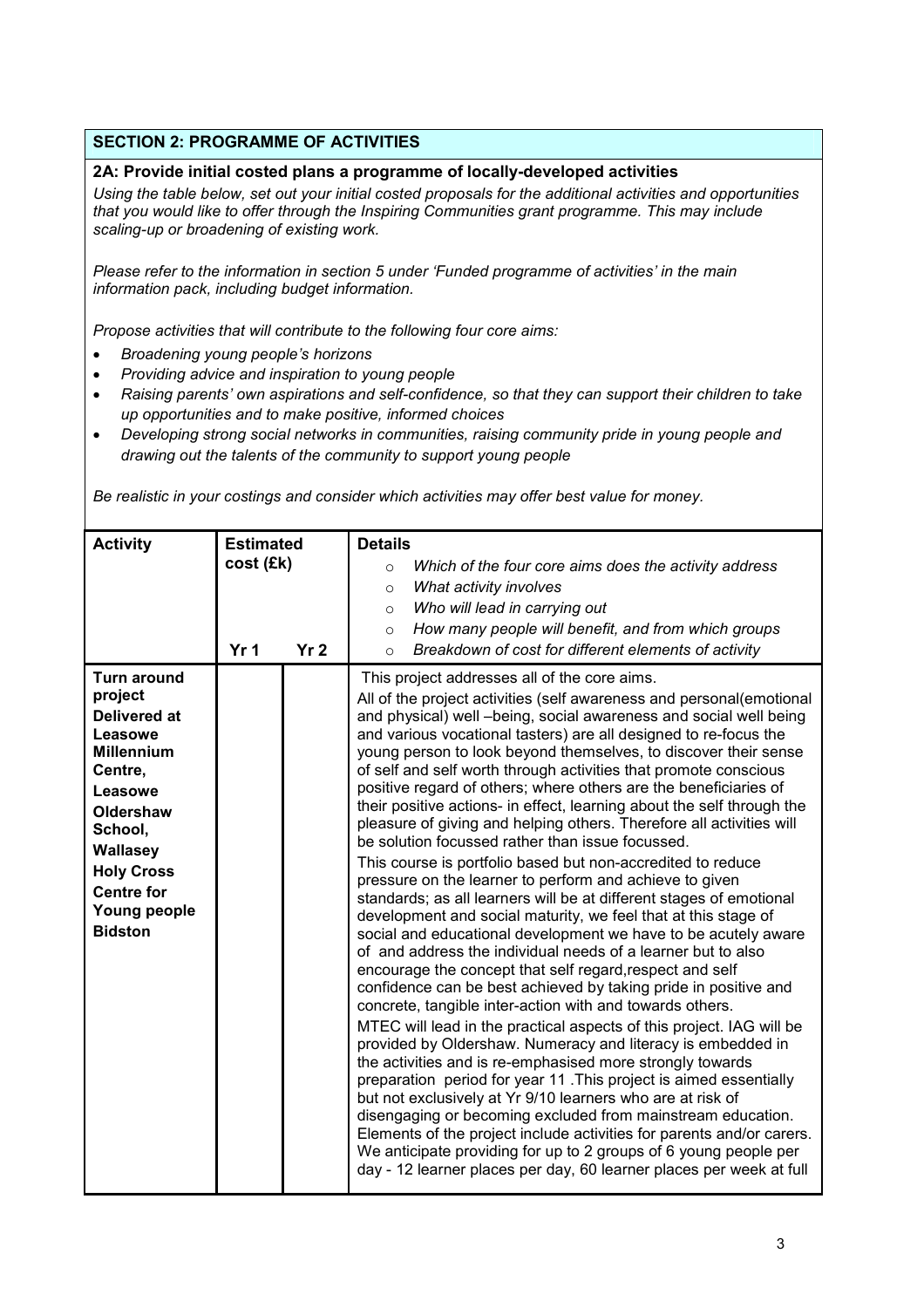|                                                                                                       | 44<br>10                              | 46<br>10                                         | capacity.<br>Success on this project can lead directly to The Green House and<br><b>ACCREDITED vocational training opportunities</b><br>Staff and on costs (1 full time 2 part time teaching staff)<br>Resources and activity costs                                                                                                                                                                                                                                                                                                                                                                                                                                                                                                                                                                                                                                                                                                                                                                                                                                                                                                                                                                                                                                                                                                                                                                                                                                                                                                                                                                                                                                                                                                                                                                                                                                 |
|-------------------------------------------------------------------------------------------------------|---------------------------------------|--------------------------------------------------|---------------------------------------------------------------------------------------------------------------------------------------------------------------------------------------------------------------------------------------------------------------------------------------------------------------------------------------------------------------------------------------------------------------------------------------------------------------------------------------------------------------------------------------------------------------------------------------------------------------------------------------------------------------------------------------------------------------------------------------------------------------------------------------------------------------------------------------------------------------------------------------------------------------------------------------------------------------------------------------------------------------------------------------------------------------------------------------------------------------------------------------------------------------------------------------------------------------------------------------------------------------------------------------------------------------------------------------------------------------------------------------------------------------------------------------------------------------------------------------------------------------------------------------------------------------------------------------------------------------------------------------------------------------------------------------------------------------------------------------------------------------------------------------------------------------------------------------------------------------------|
| <b>THE GREEN</b><br><b>HOUSE</b><br>Delivered at<br><b>Holy Cross</b><br>Presbytery<br><b>Bidston</b> | 1<br>22<br>06<br>04<br>04<br>43<br>07 | $\mathbf{0}$<br>22<br>08<br>01<br>02<br>43<br>10 | An environment friendly project that provides opportunity for<br>young people to achieve L2 BTEC's in, Construction, Textiles,<br>Horticulture and Workskills. This project is about recycling<br>household goods to refurbish and renovate a house. The young<br>people involved on the course will be at the forefront in planning,<br>costing and sourcing household goods for renovation and<br>refurbishment. The garden will be used for producing vegetables<br>and flowers and there is the room for a secure, walled garden for<br>introduction courses in landscaping. The produce of the gardens<br>will be distributed to the learners and their families and the local<br>communities. Flowers and foliage will be able to be used for<br>learners on the Floristry BTEC L2 course. Wherever possible and<br>appropriate, we will also be delivering Workskills qualifications<br>and organising work placements and experience so that young<br>people can appreciate that the skills they acquire on this course<br>are applicable to the wider world of work and private enterprise.<br>We are confident that a bold project such as this will prove to be<br>stimulating and motivating for young people.<br>The finished house will be used as a short -stay, residential half<br>way house for young people leaving care and as an information<br>and guidance day centre for teenage parents/parents to be,<br>where they will also be able to access accredited parenting<br>courses, at this point of the project we would expect to invite Sure<br>Start and the PCT to participate.<br>House and garden clearance costs (skips etc)<br>Rent and rates<br><b>Utilities</b><br>Project Materials and sundries @ £300 per room<br><b>Horticultural costs</b><br>Teaching and Course Registration Costs for up to 40 learners<br>Cleaning staff |
| <b>Community</b><br><b>Pledge</b>                                                                     |                                       |                                                  | We want to ensure that 90% of registered participants will achieve<br>as a minimum the Foundation Diploma, and for those who<br>progress, a minimum of 5 GCSE's grades A*-C or equivalent on<br>leaving mainstream education.                                                                                                                                                                                                                                                                                                                                                                                                                                                                                                                                                                                                                                                                                                                                                                                                                                                                                                                                                                                                                                                                                                                                                                                                                                                                                                                                                                                                                                                                                                                                                                                                                                       |
| <b>Community</b><br>Twinning                                                                          |                                       |                                                  | By working closely with the school we will be able to ensure that<br>young people from different LSOA's will engage more positively                                                                                                                                                                                                                                                                                                                                                                                                                                                                                                                                                                                                                                                                                                                                                                                                                                                                                                                                                                                                                                                                                                                                                                                                                                                                                                                                                                                                                                                                                                                                                                                                                                                                                                                                 |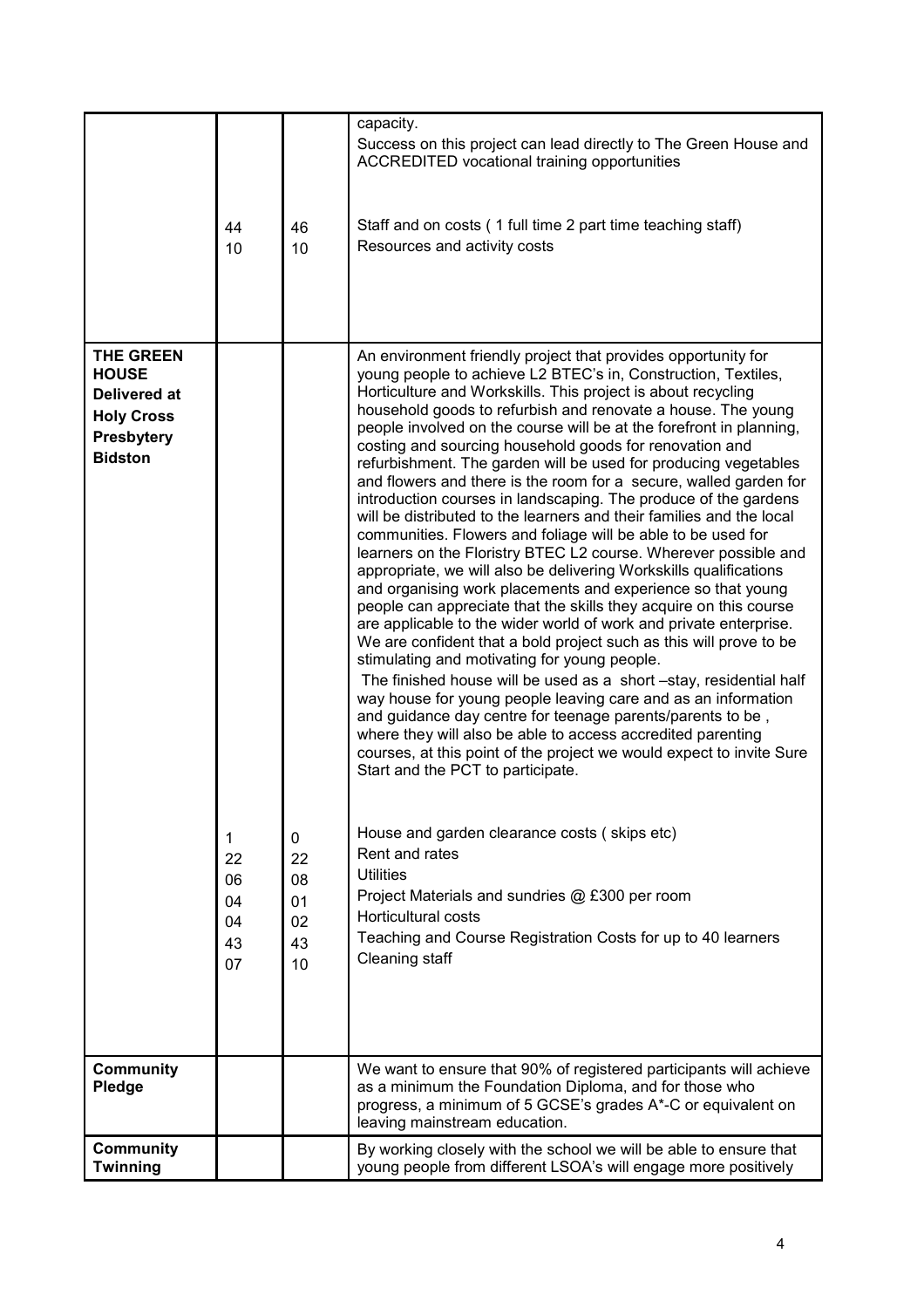|                                              |                |       | and thereby reduce anti social behaviour and promote wider<br>social cohesion. Ensuring that Parental involvement in some<br>elements of the project will help to raise awareness in the<br>community that whole family involvement will reinforce the positive<br>and wider social aspects of the learning. |
|----------------------------------------------|----------------|-------|--------------------------------------------------------------------------------------------------------------------------------------------------------------------------------------------------------------------------------------------------------------------------------------------------------------|
| Co-ordination<br>costs in<br>design phase    |                |       | NB: This may total up to £50,000 and is the initial amount<br>released to successful partnerships to develop a final costed<br>programme of activities within three months of selection.                                                                                                                     |
|                                              |                |       | Includes staffing and wider logistical support. Please include a<br>breakdown of individual costs contributing to the total for co-<br>ordination                                                                                                                                                            |
|                                              | 18             | 18    | Strategic Management and Quality Assurance Management<br>calculated at 60% of Campaign Leaders Current Salary                                                                                                                                                                                                |
|                                              | 16             | 16    | Pro Rata contribution to Salary costs (60% of £26Kfor 3 dedicated<br>days per week, this post will also have liaison responsibilities for<br>the 'Turn Around' project) for Community Liaison Manager<br>(seconded post from Oldershaw).                                                                     |
|                                              |                | 08    | Part time Project Administration post (16 hours per week)                                                                                                                                                                                                                                                    |
| Co-ordination<br>costs after<br>design phase | 0 <sub>0</sub> | 40    | NB: Total co-ordination costs (in and after design phase) may be<br>a maximum of 40% of the total cost in each year.                                                                                                                                                                                         |
|                                              |                |       | 1x Full time @22K 2x part time @ £9k each key workers for<br>Respite Stage of project                                                                                                                                                                                                                        |
| <b>TOTAL COST</b>                            | £175k          | £224K |                                                                                                                                                                                                                                                                                                              |

## 2B: Provide initial proposals of the outcomes and intermediate outcomes that will be most relevant to your local programme (max 300 words)

See section 2 in the main information pack. For successful neighbourhoods this information will be passed to the organisation responsible for the programme's national evaluation to contribute to their development of an overarching outcomes framework.

Initial proposals of the outcomes are that young people will achieve an improvement in Educational attainment via non-mainstream activities; alternative and vocational curriculum. Absenteeism is reduced and they will demonstrate improved behaviour and attitude towards others. Evidence of these achievements is identifiable via teachers and self reporting and improvements in behaviour and attitude by teacher's testimonials. Learners who are not capable of improving educational achievement will be offered the opportunity to study Workskills to build on their positive non- academic qualities and characteristics to support their employment prospects. However, the partnership will be working hard to ensure that each learner will be supported to fulfil their potential.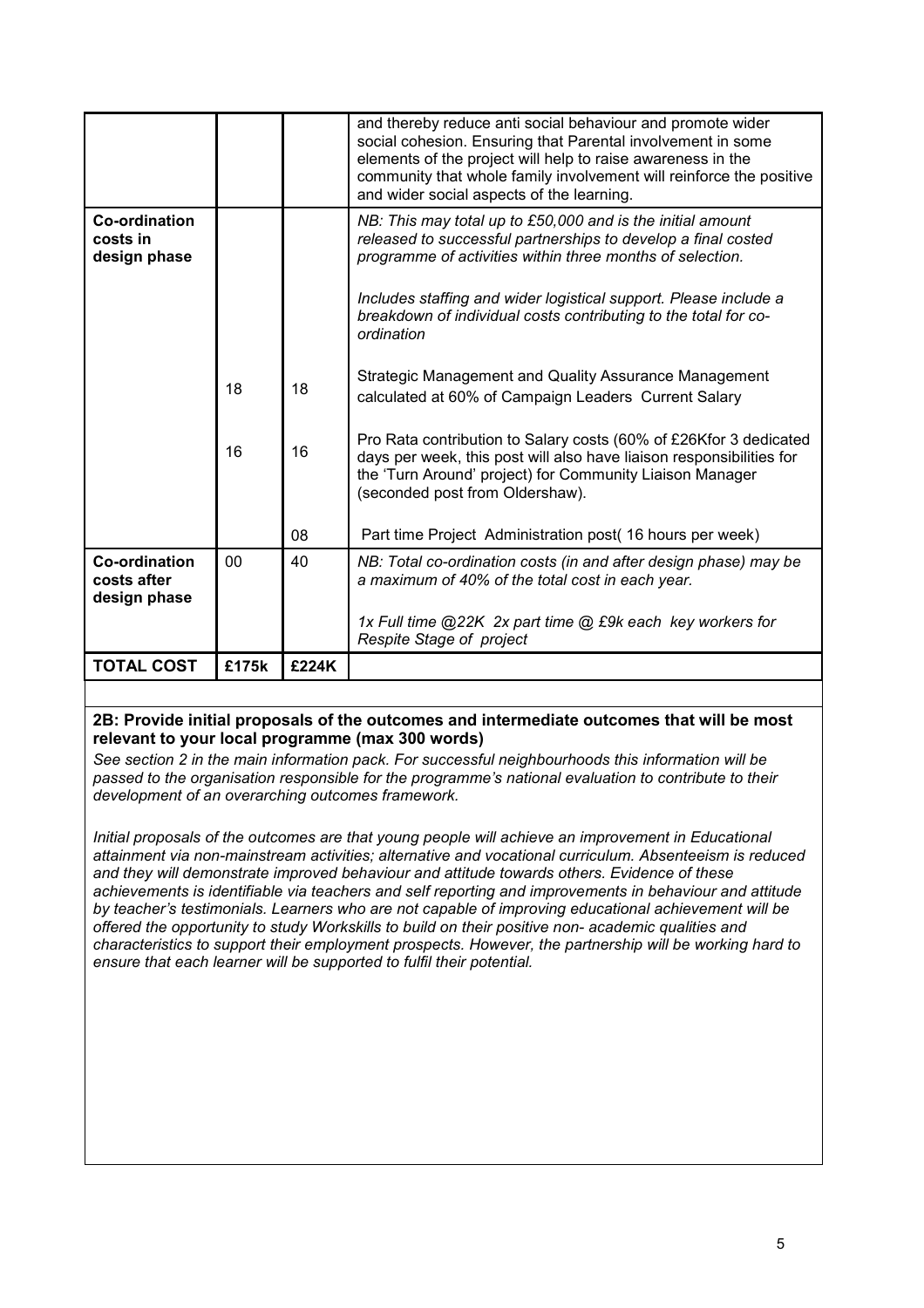# SECTION 3: PARTNERSHIP WORKING AND LINKS TO EXISTING ACTIVITIES / PRIORITIES

#### 3A: List existing relevant local activities

Please list and provide a one-sentence description of any existing activities with young people, their families or the wider community, which have raising aspirations and attainment locally as an aim or notable indirect output. Do not include here any central government programmes or pilots.

Note: The level of existing local work will not affect scoring of your application, but will be considered by the assessment panel in ensuring a spread of neighbourhood circumstances and locations are chosen.

We are aware that there is already significant work being undertaken by various community organisations in these wards; however, we understand that the activities that are already being delivered to young people would not be duplicated by the activities that we propose to deliver. Our activities and projects in whole or part are a natural progression for young people who have already successfully completed, self esteem and confidence courses at other organizations.

#### 3B: List existing relevant government pilots

Please list any government pilots operating within, or providing services to, your neighbourhood which have the raising of aspirations and attainment locally as an aim or notable indirect output.

Note: The presence of existing pilots will not affect scoring of your application, but will be considered by the assessment panel in ensuring a spread of neighbourhood circumstances and locations are chosen.

The 14-19 Engagement programme Working Wirral

#### 3C: How will you engage these existing local activities and government pilots in your local programme? (max 300 words)

Identify where new the Inspiring Communities programme is most likely to be supportive of existing work and if there are any areas where it may not be and how this will be managed (e.g. be clear if there are certain partners for whom involvement in the Inspiring Communities work would distract disproportionately other key objectives).

All of our accredited courses provide a direct progression route into Apprenticeships and or employment or further education and training. We already have close working links with Connexions. The Local Education Authority and local FE providers to support progression and further training and education. We have over the past few years also developed strong working links with the private sector and last year we moved 6 of our most able learners into apprenticeships with local employers. I do not envisage that this new programme has any areas that will not be supportive of existing work in the community.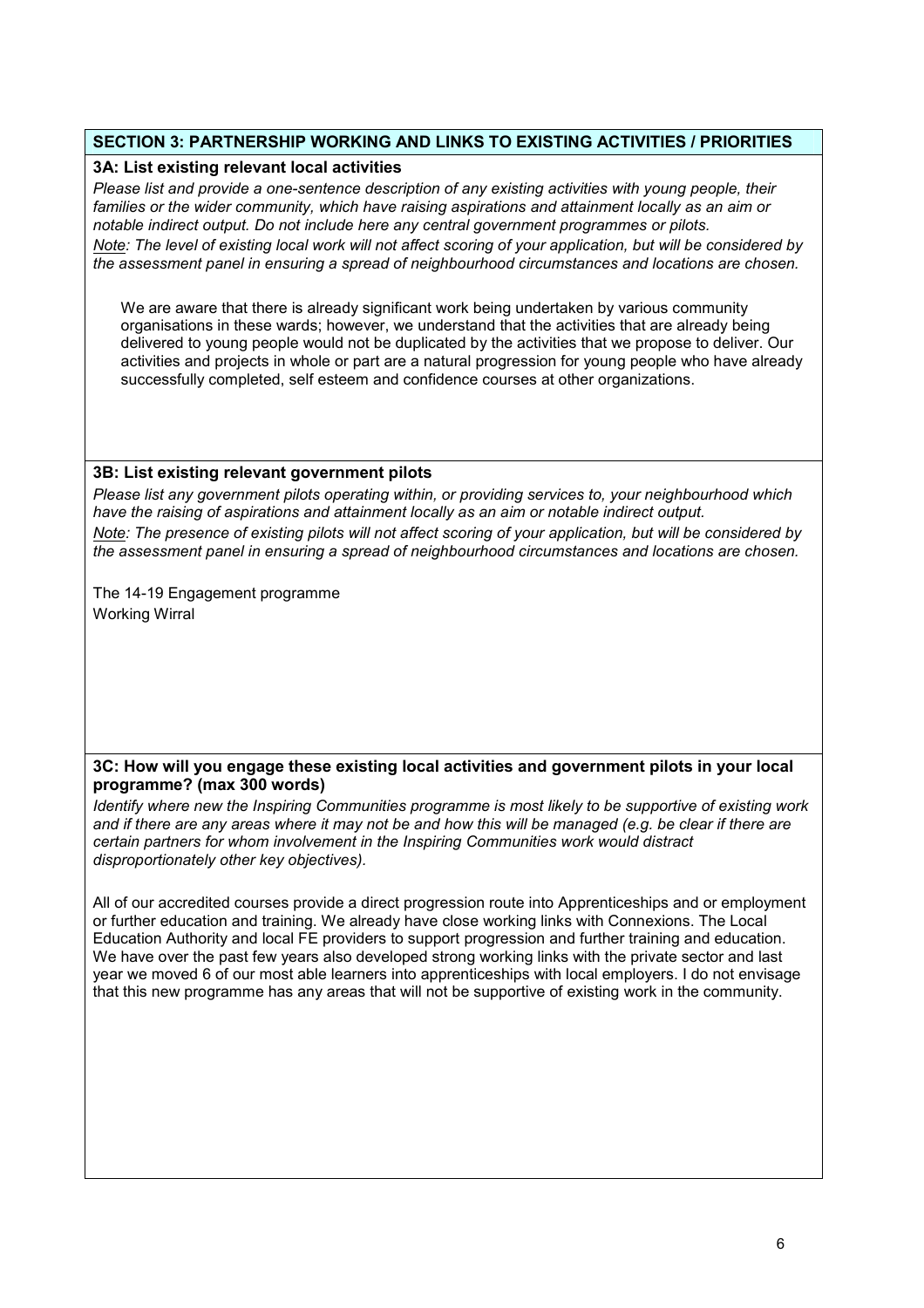#### 3D: Explain how a local Inspiring Communities programme would contribute to wider strategic priorities (max 300 words)

Refer to your area's Sustainable Communities Strategy, Local Area Agreement and Children and Young People's Plan. Where appropriate, you may also quote relevant needs analyses, strategic plans and priorities set at neighbourhood, local and regional level

This project contributes to a multiple of wider strategic priorities. The project addresses all of the outcomes of 'Every Child Matters'

- Be healthy
- Be safe
- Enjoy and achieve
- Make a positive contribution
- Enjoy social and economic well-being.

It also addresses LAA's on achievement at Key Stage 4, especially as this project is focussed on an area that has the lowest attainment levels in the Borough. It also has the capacity to reduce absenteeism and increase participation and the aspirations of young people and their families, in fact the work that MTEC has undertaken through the local 14-19 engagement programme and the Alternative Curriculum provision has already achieved a positive impact on engagement and attendance levels of yr 10.11 and 12 learners. For example. One of our most notable achievements last year was a young learner who went from 20-25% attendance to 93% at school and also achieved the highest marks in the country on her chosen alternative curriculum studies; she is now undertaking an apprenticeship. We are also aware that projects such as this will inform 'Next steps' and may influence future LAA decisions and our Local Sustainable Communities Strategy- More prosperous, more equal. More prosperous as there is the opportunity to provide these young people with employable vocational skills and qualifications before leaving schools thereby reducing the potential for them to fall into the NEET category and more equal, as achievement will increase the life chances and quality of social being for our young people.

# 3E: Outline the partnership model for your neighbourhood (max 300 words)

- Identify any existing neighbourhood partnership structures
- If proposing a new structure, explain why needed and how it relates to any existing partnerships
- If proposing to build upon an existing structure, confirm there will be capacity to provide leadership on Inspiring Communities (Note: Co-ordination funding is provided to support partnerships)

We are proposing to build upon an existing working structure between the parties. Oldershaw and MTEC have over the last 2 years developed a flexible and mutually supportive and pro-active partnership that is based on trust and respect. These new projects mean that we will be able to work even more effectively together for the benefit of the young people, especially as Oldershaw will now have direct input into the shaping and development of alternative curriculum delivery rather than buying into an existing service delivery. This will also have the added bonus of young people being able to see at first hand how all the different social institutions of home , education and work mesh together to make a more cohesive and healthy , happier community.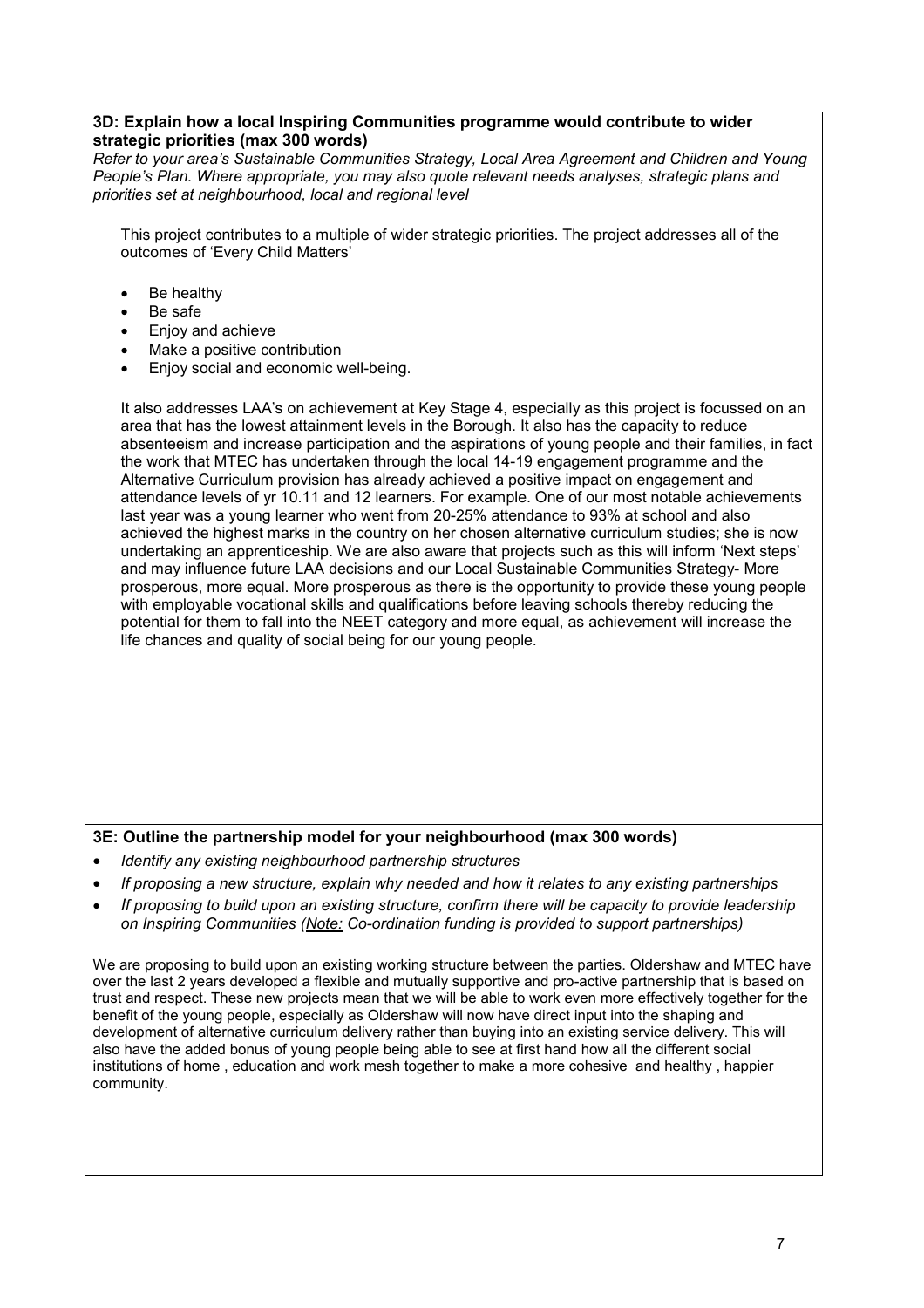# $\checkmark$  3F: Confirm you have attached a signed statement of commitment from core members of the neighbourhood partnership

Partners should state their:

- willingness and capacity to jointly oversee design and delivery of a local campaign
- endorsement of the identified campaign leader and accountable organisation
- willingness to work with the programme's national evaluators, design & marketing and resource mapping support organisations, and to participate in the network of Inspiring Communities
- commitment to explore aligning local resources and programmes that contribute to raising aspirations and attainment

Note: Digital signatures are acceptable. Where possible, statement should note endorsement from the upper-tier local authority's Local Strategic Partnership, or confirm that the LSP is being approached.

3G: Outline initial ideas for ambitious joint-working arrangements between partners to join up services and resources through the Inspiring Communities campaign (max 500 words) Include reference to the following themes and any existing progress in these areas and identify specific commitments wherever possible:

• Opportunities for pooling/aligning of budgets between partners.

Secondment of staff maximises the ability to pool human resources and distribute the financial costs and other resources as available and on demand to the project. It ensures parity between partners' investments and commitment to the project. It also clearly demonstrates to the local community the benefits of working with others.

- proposals of freedoms and flexibilities from government which could improve service delivery The independence of being a self-sustaining Social Enterprise means that we enjoy the freedom from lengthy bureaucratic decision processes, enabling speedy resolutions and implementation to possibly changing circumstances – both pro active and reactive to changing demands and as the project advances, the ability to move finances and other resources quickly to areas of demand and need, to ensure minimum disruption to the project.
- joint service planning e.g. joint needs assessments, joint business plans, joint commissioning, shared appointments, shared governance arrangements.

The partnership will be drawing up joint service planning and governance documents, to clarify each others role, function and duties and responsibilities in the project.

#### • longer-term potential for co-location of services

This project will be multi-location based (please refer back to costings grid) from the initial phase through to completion and beyond. The longer term potential is to work more closely with the Dioceses for the community benefit by extending provision into other buildings on the site. Notably to use the Church as Music and Arts centre and cafe for young people.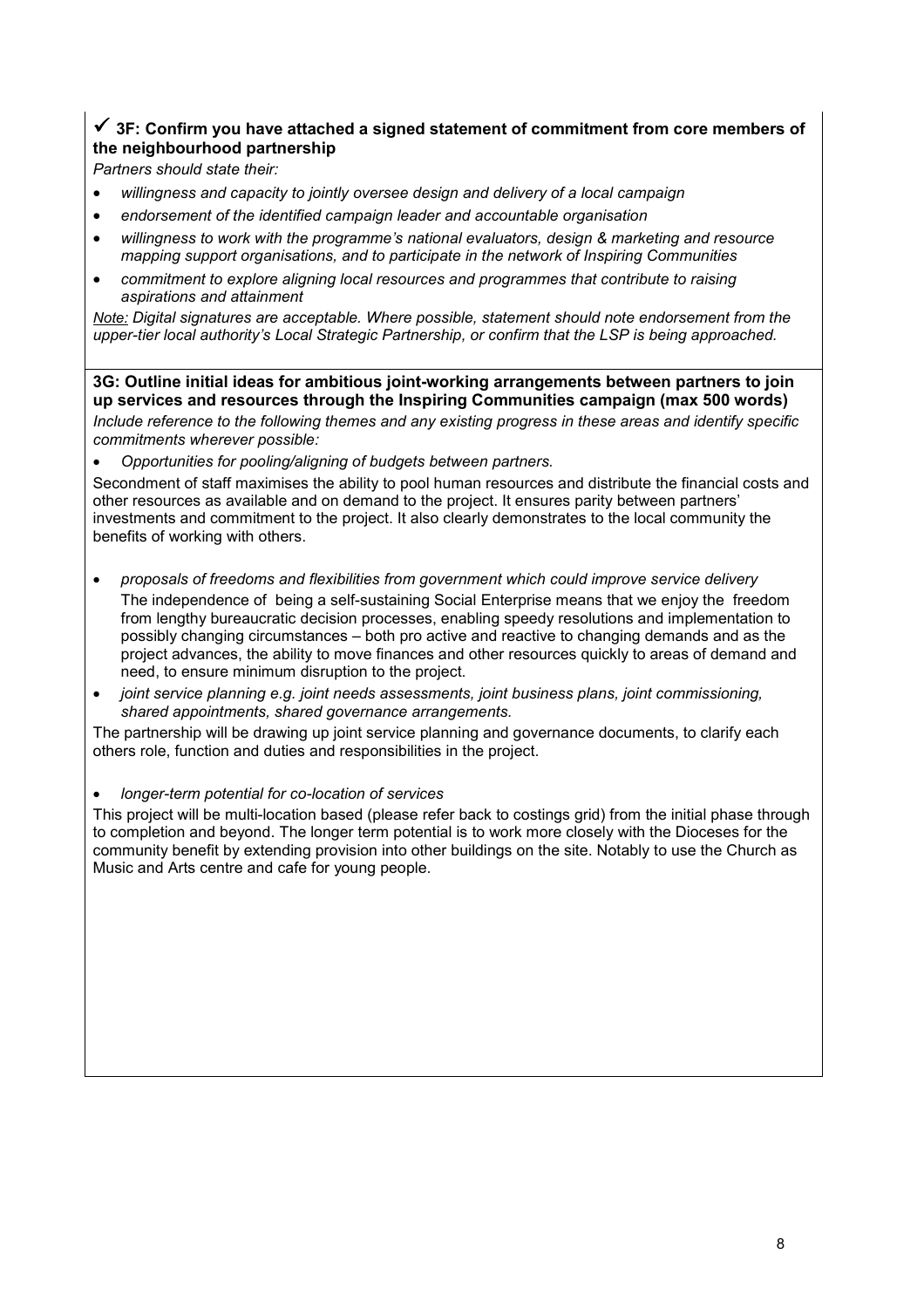# SECTION 4: LOCAL LEADERSHIP AND COMMUNITY ENGAGEMENT

## 4A: Outline the community credentials and approach of campaign leader (max 400 words) Please include:

- brief background information on campaign leader
- how (s)he will be effective in bringing together local citizens and organisations to drive the campaign forward
- his/her profile in the local community
- his/her commitment to work across a range of social groups

Note: The campaign leader may choose to complete this section as a personal statement.

Lorraine's, who is currently the Strategic Director of the Social Enterprises, Mtec and Htec and the community based registered Charity,The Leasowe Women's Centre ( trading as The Learning and Well-Being Centre) She has extensive experience of managing change and project development, both in the private and public sector. She ran her own local business employing 6 local people and was successfully self-employed for 22yrs before turning her attention to Community and Voluntary work, where all the projects she has devised and developed have been employment skills focussed. All of these projects have been successful and enabled the re-furbishment and continuing development of the Learning and Well-Being Centre . She has also supported colleagues in their own start up private enterprises, all of which have had local success, one of which has now been acquired to run as a social enterprise and is known as HTEC Ltd . Lorraine has a thorough understanding of effective management techniques and protocol and has a highly developed democratic and inclusive approach to personnel and project management. Lorraine has also worked in the Adult and Further Education sector, both at City of Liverpool Community College and Wirral Metropolitan College. She has also been an Associate Examiner for a National Awarding Body, overall Lorraine has more than 20 years experience working with young people and adults in a learning environment.

Lorraine has secured substantial capital and revenue funding for non-accredited adult learning from the Local Council and The Big Lottery Fund and was recently invited to participate in their Big Think. In total, she can demonstrate that she has both a sound knowledge and practical experience of the training and skills sector from setup to delivery and finance and quality assurance administration protocol. Lorraine's qualifications are commensurate with her work experience, having all relevant Trade Qualifications and a first degree in Social Studies and a Post Graduate Certificate in Education. Last but not least, Lorraine is a strong proponent of Social Enterprises and is thoroughly committed to the ethos of enterprises working in the local community for the benefit of the local community.This commitment is demonstrated by the set up of two social enterprises that besides offering vocational training and education and real work experience, the surplus profits will be dedicted to providing learners with post qualifying work experience and supporting the health promotion and social inclusion activities of The Learning and Well-Being Centre in Leasowe Millennium Centre. Lorraine was also invited to participate in the Central Government Consultation on cross community Interactions that underpinned the final report from the National Community Forum 'What Works in Embedding Cross Community Interactions' in London last year.

In recognition of her work in the community she wasrecently invited by the Prime MInister to attend a reception at 10 Downing Street to celebrate International Women's Day and has also been invited to attend the Social Entrepeneur of the Year Awards in London later this month. She has also been successful in being selected to represent New Labour in the local elections next May and will be standing for election in Leasowe and Moreton East.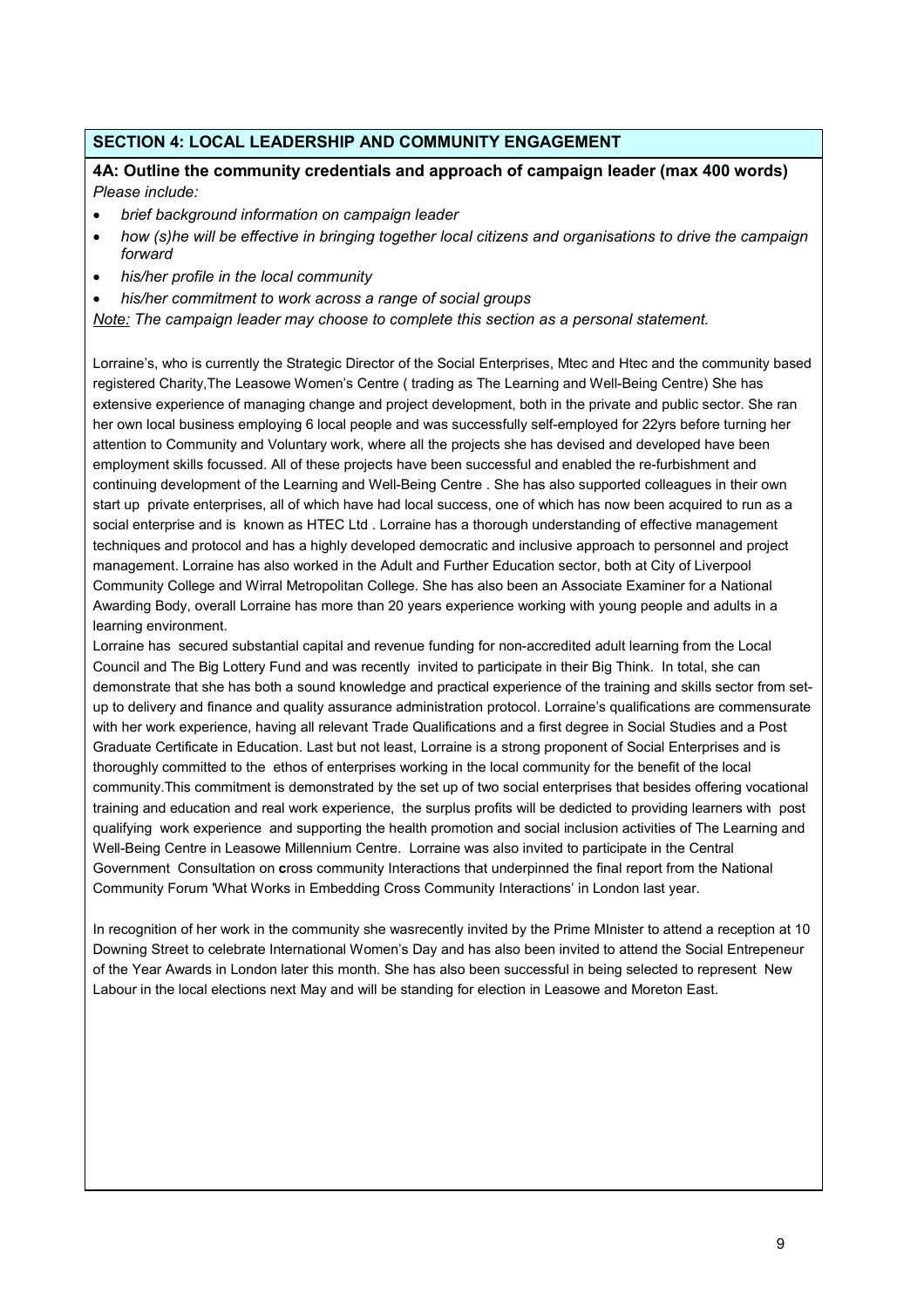4B: Outline how you will mobilise and involve the local community in the design and delivery of a local Inspiring Communities programme (max 600 words)

Please set out:

• details of initial consultation with local people (including young people) in preparing this application Oldershaw's specialism is Business and enterprise, and we aim to make this a working case study for their A level courses. They will be responsible for devising and analysing consultation data.

• ongoing plans for engaging diverse local people (including young people) in the design of the campaign

Ensuring a variety of activities that reflect popular culture will attract young people to the centre. We will also be building on MTEC's existing working links with Wirral Change and the Multi cultural Centre to engage young people from Ethnic Minorities.

• ongoing plans for engaging diverse local people (including young people) in the delivery of the campaign

Maintaining and extending networks, active participation in larger consortias, such as VOLA and CVS. Building in responsive reflective practice ensuring that feedback is obtained by various methods at regular intervals. Developing a young peoples board of' trustees', from young people who have engaged and achieved on the courses.

• how you would ensure that the campaign is effectively communicated to local people (including young people)

Use of features in local press use of local radio school assemblies and news letters leaflet drop • how you will build local capacity for civic engagement

Post funding activities will support the LA with responsibilities to Children leaving care by providing ' half-way house' services. Respite care for young people with family problems/issues. Learning and part time residential centre for teenage parents and parents to be. 'Blast from the \*Past' Café where they can socialise hang out and access informal IAG.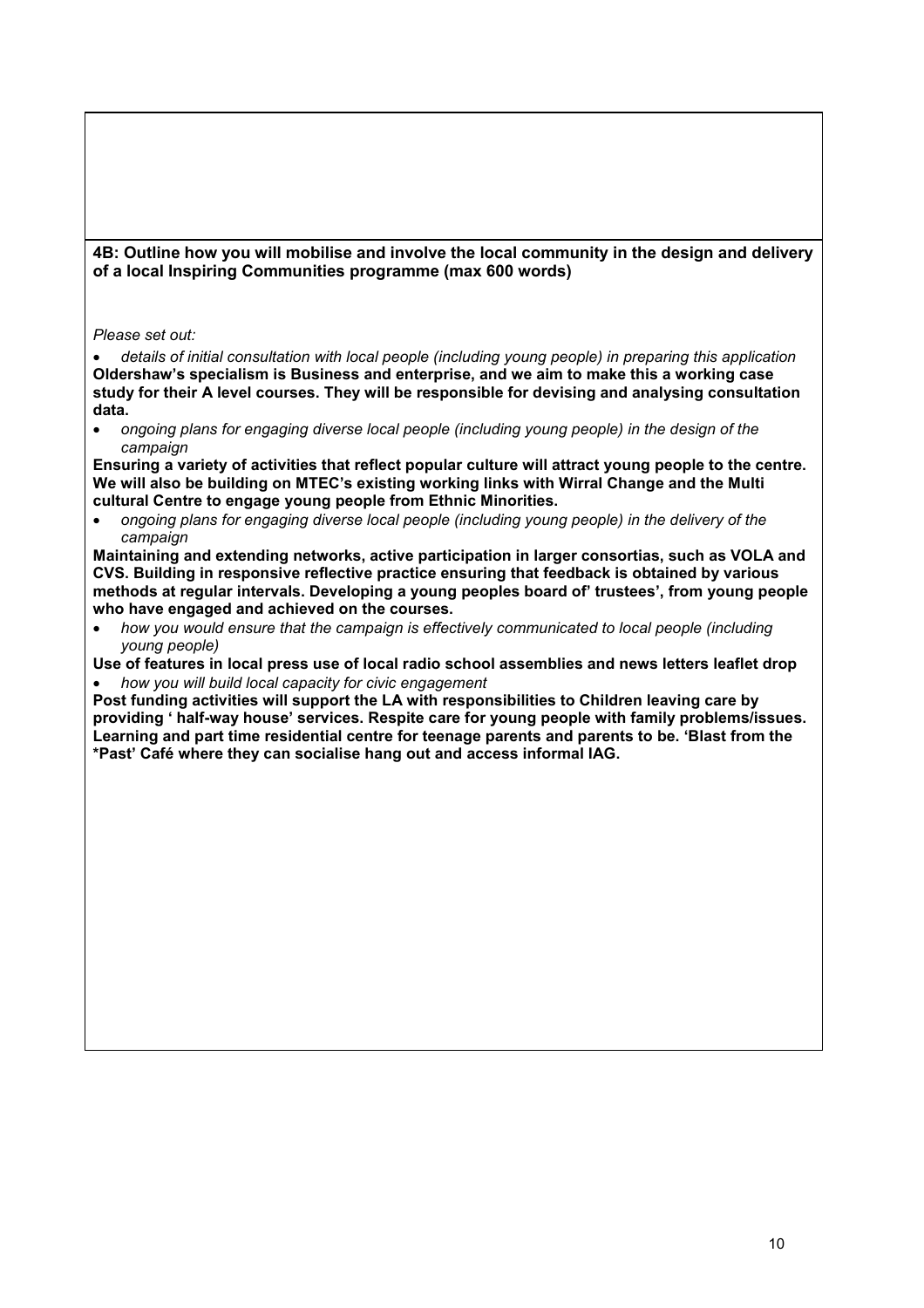# SECTION 5: SHARING INNOVATION AND LEARNING AND MAINSTREAMING WORK

#### 5A: Outline plans to inspire other areas with your work on Inspiring Communities and to share points of learning (max 400 words)

In your response please suggest how, in addition to working with the network of selected neighbourhoods, you will share innovation and learning both between organisations and between citizens.

We already operate open and transparent practices and through thorough networking we have always willingly shared best / effective practice. We are and will continue to be receptive to and active in local consortia that are dedicated to improving the social and economic well being of young people. We are already members of 14-19 Partnership, have strong working links with Sure Start and the Local PCT and regionally we are active in the VOLA 14-19 Merseyside wide partnership.

# 5B: Outline plans for mainstreaming work after the funding period and how you will maintain momentum and support for activities to raise aspirations (max 400 words)

In your response please cover:

- where you predict there will be scope to continue activities after the current two year funding period and what actions will be taken to make this possible
- how will local progress be maintained and furthered
- how will you pursue and involve potential future funders and supporters early on

We predict that with the support of the Dioceses of Shrewsbury, who have offered us the use of further buildings on the site of Holy Cross, and examples of self sustaining activities from MTEC and HTEC we will be able to utilise elements of the Green House project for income generating purposes which will lend to the project becoming self sustaining. The projects activities are saleable to other schools in the borough and providing respite care for young people will attract service provision funding from the LA. We also expect the local community to become increasingly pro-active in taking ownership of some of the planned projects; a 'Blast from the Past' smoothie and snack (healthy and we can use the produce from the gardens) Café and a Music and Arts Activity Centre, these are projects that can be very cost effective to run, have the potential to raise funds and provide opportunities for volunteering.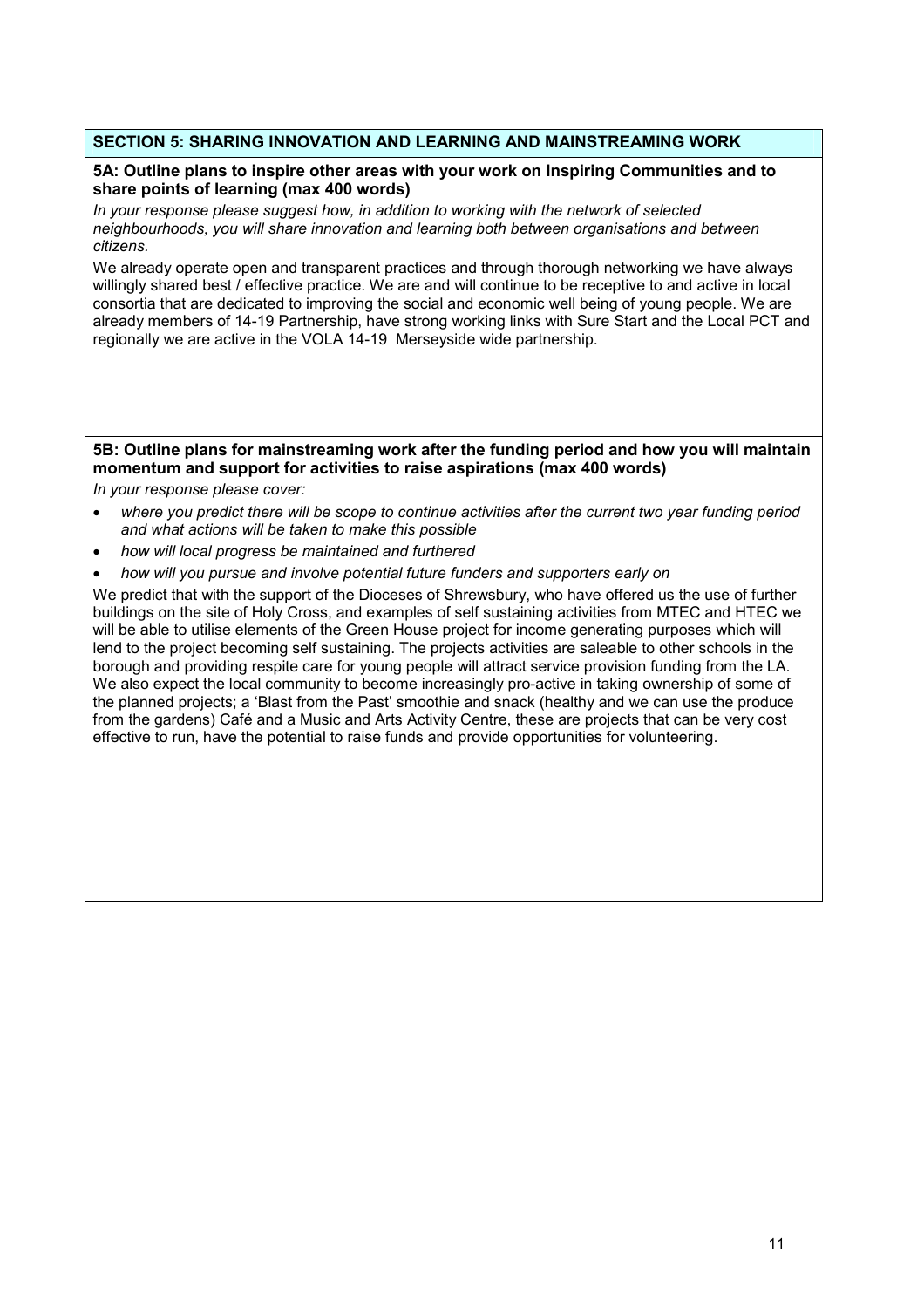# SECTION 6: YOUR NEIGHBOURHOOD

# 6A: Describe local population make-up and local employment trends (max 200 words)

- Describe the neighbourhood age profile
- Identify the key ethnic and faith communities represented in your neighbourhood
- Describe employment levels and key employment sectors locally

Note: This information will not affect scoring of your application, but will be considered by the assessment panel in ensuring a spread of neighbourhood circumstances and locations are chosen.

The areas are predominantly white Christian and the catchment are of Holy Cross is strongly Catholic. On the Wirral as a whole the Ethnic population is approx 2%, ad this is reflected in these LSOA's. The neighbourhood age profile Overall, the Bidston and surrounding areas have a relatively young population profile. There are some areas with high concentrations of severe deprivation, where inter-generation state supported living forms the basis of the sub-culture Parts of the area experience higher than average levels of anti social behaviour and risk –taking behaviour i.e., drugs and alcohol are a common feature. Life expectancy is shorter than the Wirral average for both men and women, overall these areas suffer multiple social deprivations that are synonymous with inner city living.

6B: Describe attainment at key stages 3 and 4 in the secondary school(s) serving the neighbourhood and identify under-performing pupil groups (max 200 words)

Note: This information will not affect scoring of your application, nor will it be a factored in selecting a spread of neighbourhoods. It is requested to encourage applicants to consider need for an Inspiring Communities programme locally and to provide initial information for the national evaluators.

The attainment of young people in these areas is generally considered to be of particular concern because whilst The Wirral has a higher than national average in A\*-C GCSE's (46.1 compared to 43.6 including English and Maths) the percentage achievement in the LSOA's are +/- 29%. Overall the consensus is that low level Numeracy and Literacy skills continue to be a cause for concern and represents one of the main barriers to employment, skills training and personal development.

6C: Describe aspiration levels of young people in your neighbourhood and the presence of community characteristics associated with lower aspirations (max 300 words)

In considering this issue, you may find it helpful to reflect on the analysis and discussion paper on 'Aspirations and attainment amongst young people in deprived communities' at http://www.cabinetoffice.gov.uk/media/109339/aspirations\_evidence\_pack.pdf

You may choose to refer to:

- information from local surveys (such as Tell Us for schools) or discussions with community groups
- evidence one or more of the community characteristics associated with lower aspirations close knit but insular social networks, isolation from cultural, educational and employment opportunities, history of economic decline and low population turnover
- key attitudinal barriers affecting young people's attainment and broader life chances
- the educational aspirations probability measure depicted on the reference map for your local authority area (more information on which is available in  $Annex B$  'Guidance on reference map') – you may agree with or challenge this

Our experience of direct working with young people from deprived areas corroborates all evidence to date that the socio-economic circumstances of the family and local community severely impact upon a young person's perception of work and education. For many of these young people, training, education and employment are not a focal aspect of family life. Family life is often dysfunctional with poor parenting being repeated through the generations. The subsequent development of a sub- culture that has developed through response to exclusion from mainstream values exacerbated by the lack of skill matched employment opportunities, the social problems and barriers to improved life chances that these young people face are greatly increased. It is difficult for them to adopt mainstream values and intentionally exclude themselves from their community culture and risk alienation from their own group. Change will be slow and difficult and needs to be introduced within their communities with tangible ready rewards for participating in a format that reflects popular culture and popular social messages. We firmly believe that we need to reach and engage with these young people before they arrive at school leaving age.